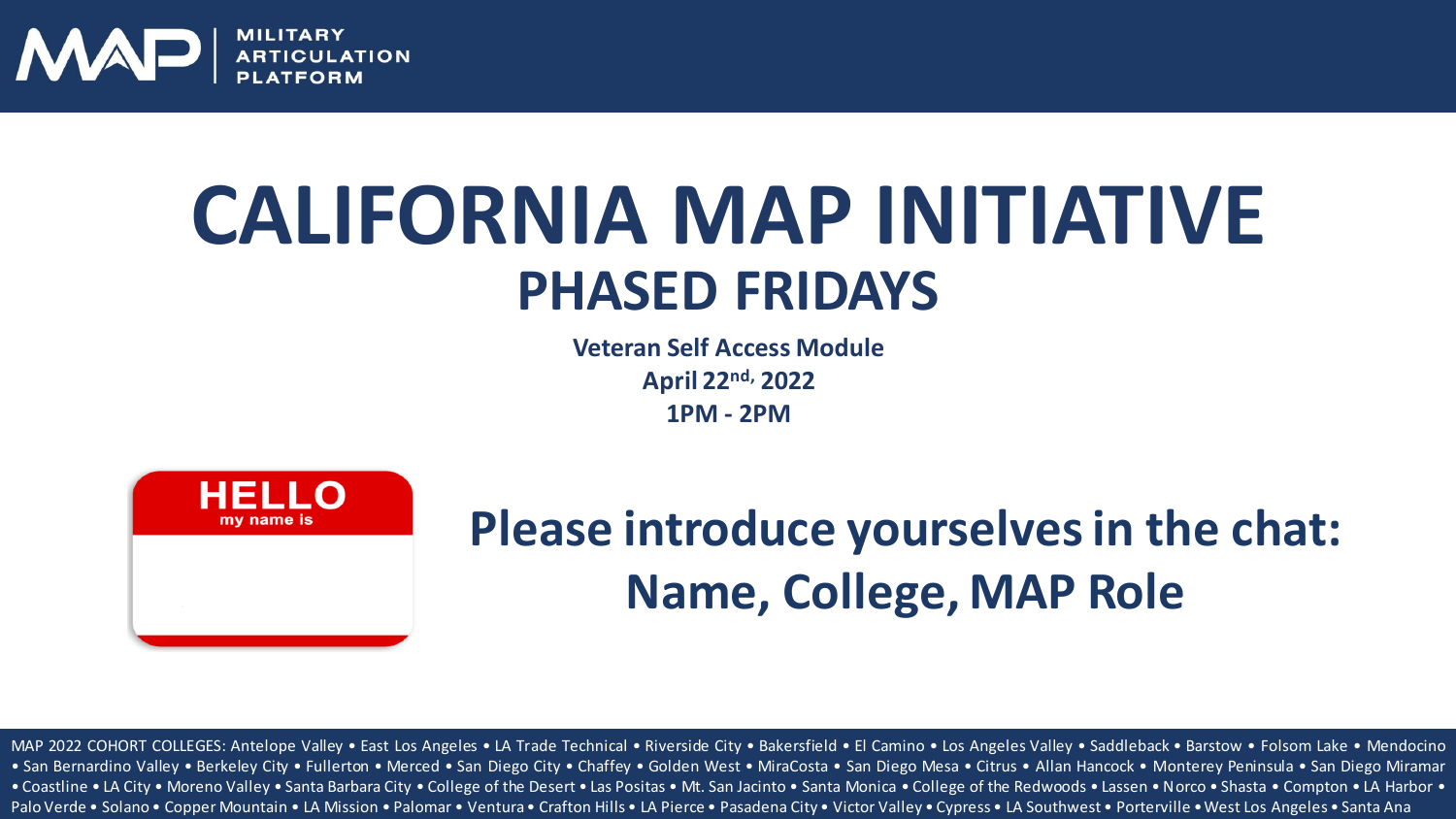

### **Phased Fridays**

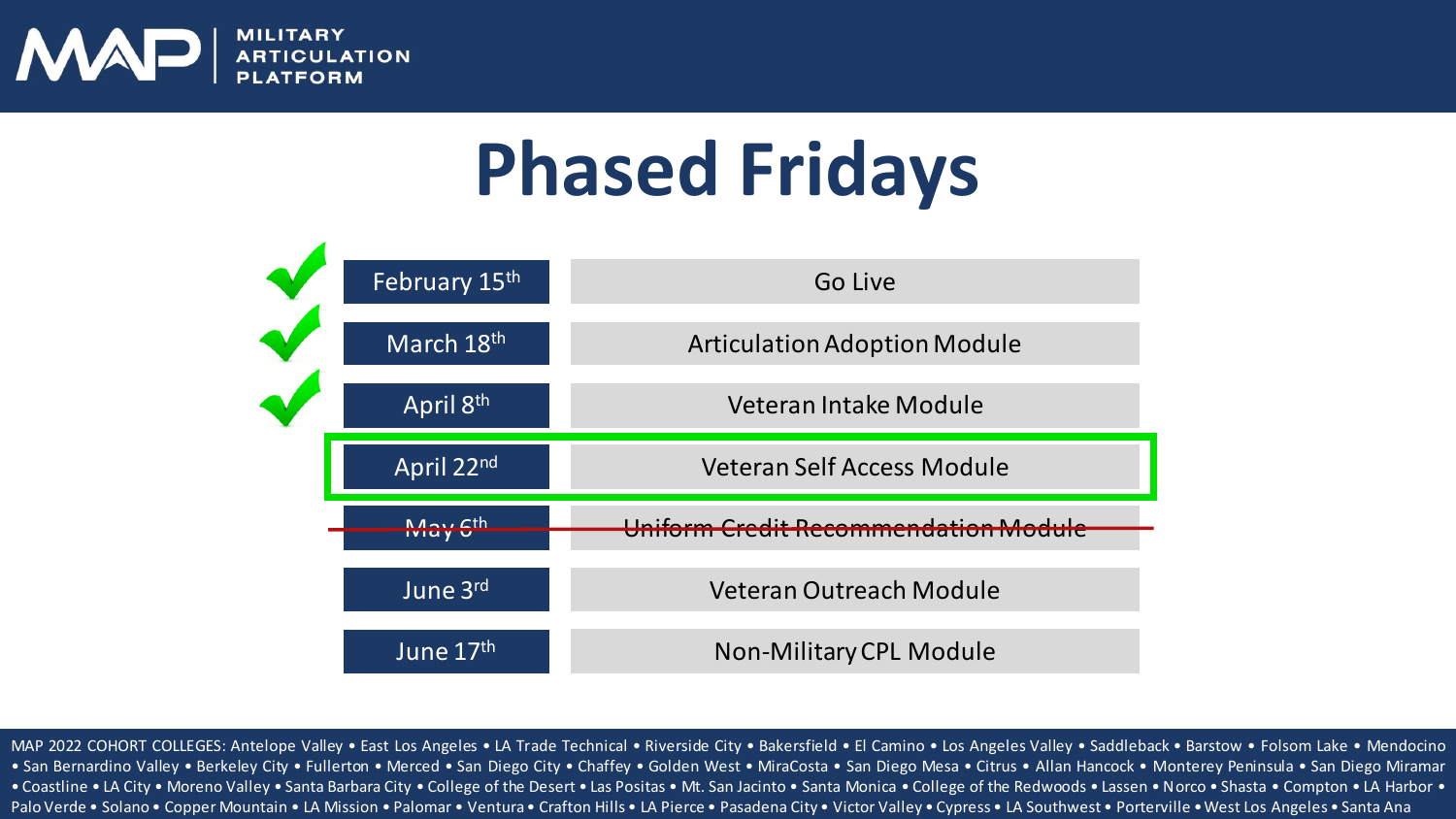

### **California MAP Initiative Team**



**Samuel Lee** VPAA Norco College & MAP Oversight



**Terence Nelson** MAP Project Consultant



**Janelle Brekke** MAP Evaluator



**Calvin Klein Gloria** MAP Project Expert



**Pedro Campos** MAP Chief Architect



**Weston Kilbride** MAP Customer Success Manager

**Brook Goins** MAP Customer Success Manager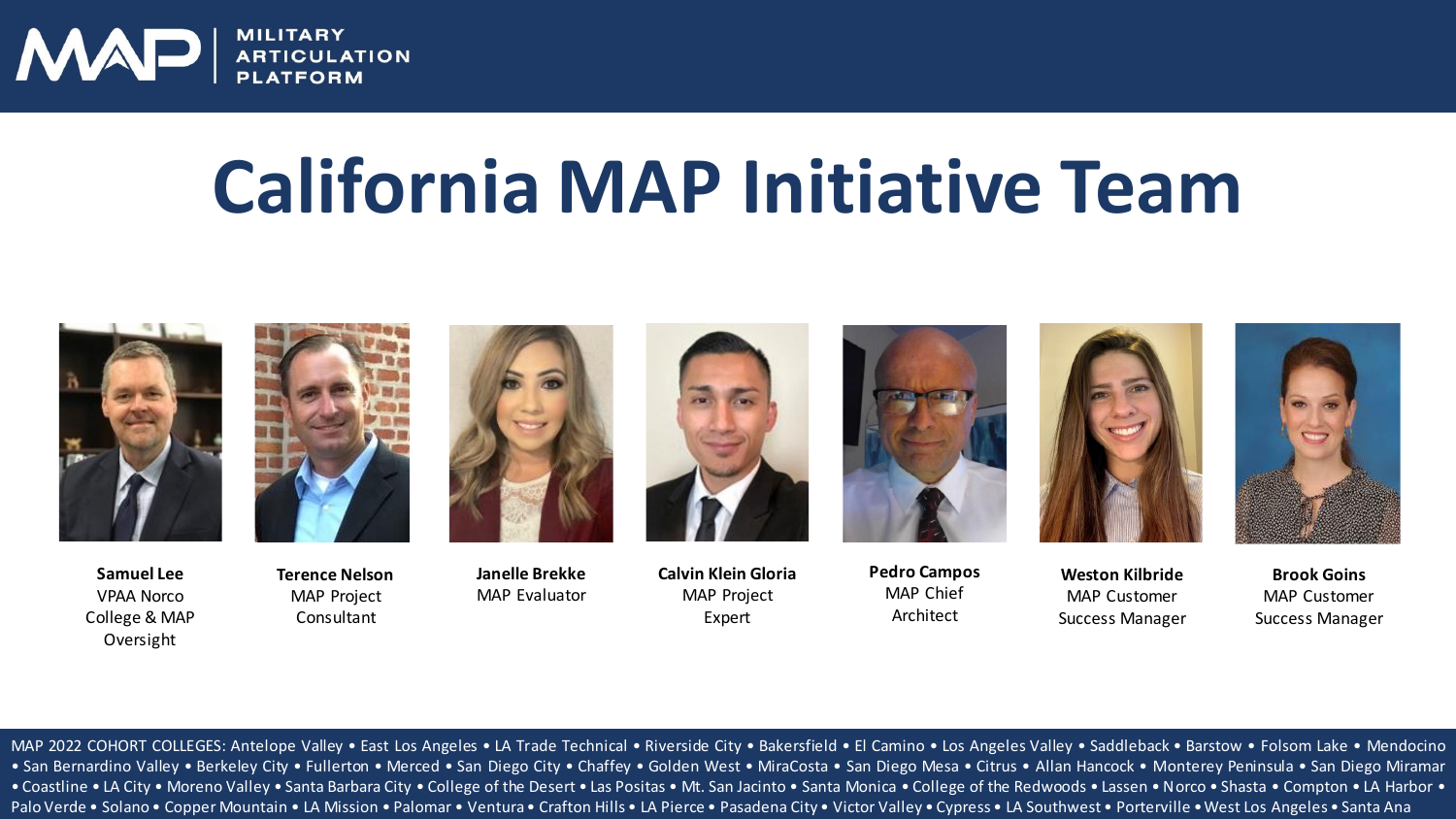

# **Agenda**

- Recent Meetings with College Teams and Senates
- [Resources, Laws, Policies, and Links](https://www.norcocollege.edu/services/enrollment/vrc/Documents/map/California-MAP-Initiative-Resources-and-Links-NC.pdf)
- Veteran Student Intake Enhancements
- Veteran Self Access Module demo and input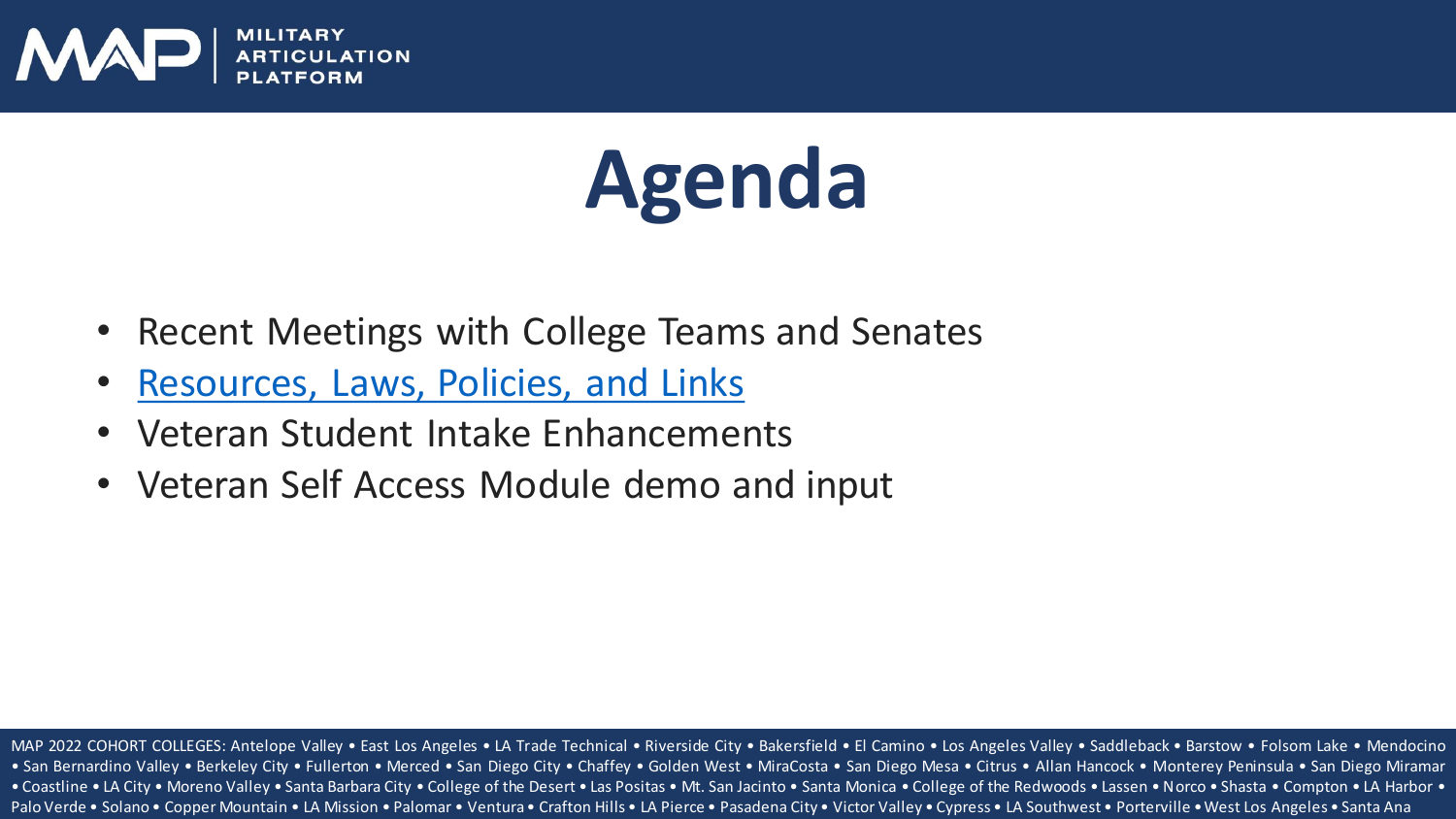

# **Initiative Activities**

- Meeting with Local College Senates (resource sheet)
- Share Slide Decks and Materials with Cohort Colleges
- MAP Initiative website coming soon
	- Shared Materials can be housed there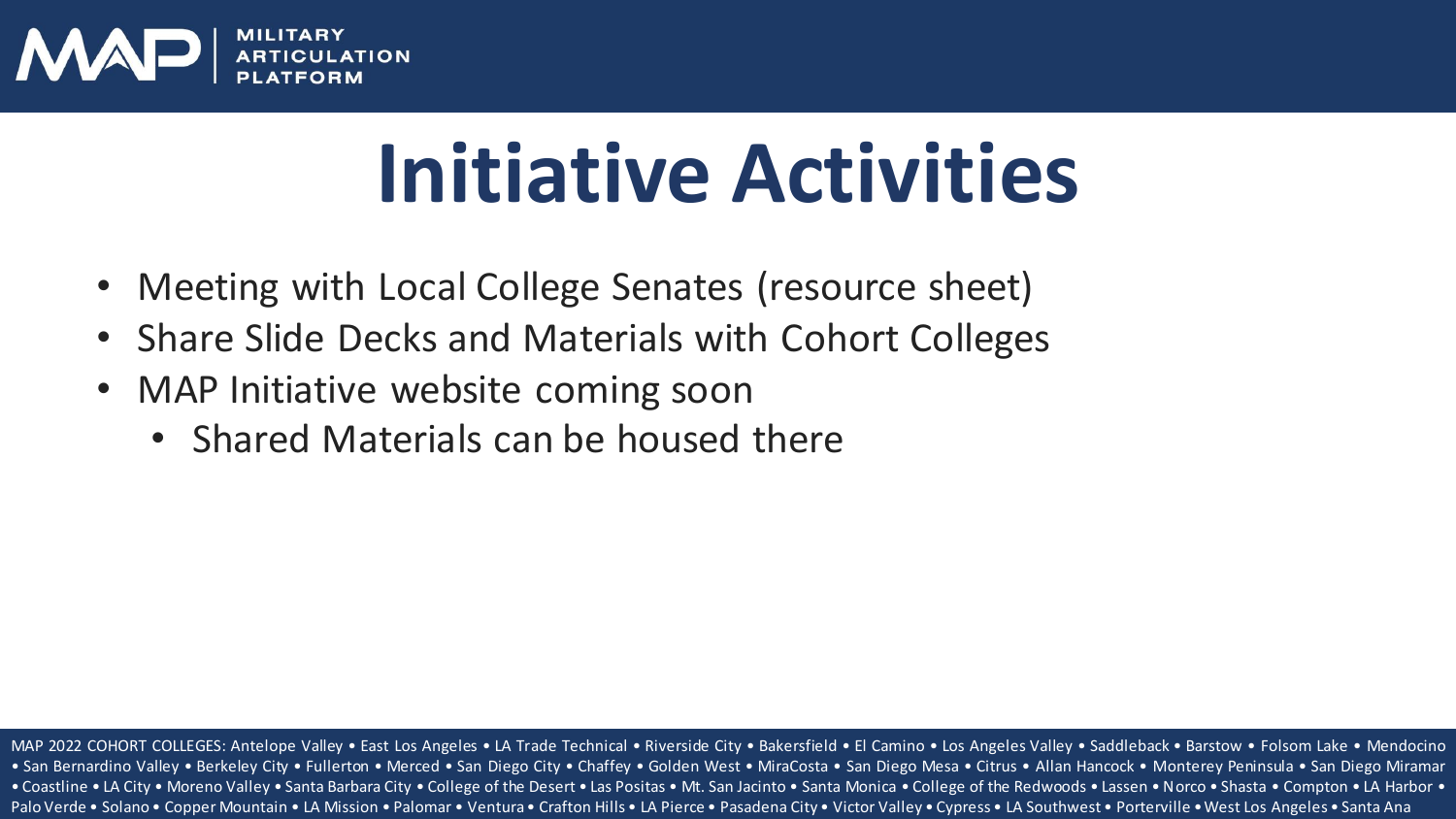

# **Student Intake Enhancements**

- Create Articulations in module
	- Saves time and allow SCOs, Counselors, or Evaluators an easy process to apply credits to student's MAP records and review potential articulations on the fly.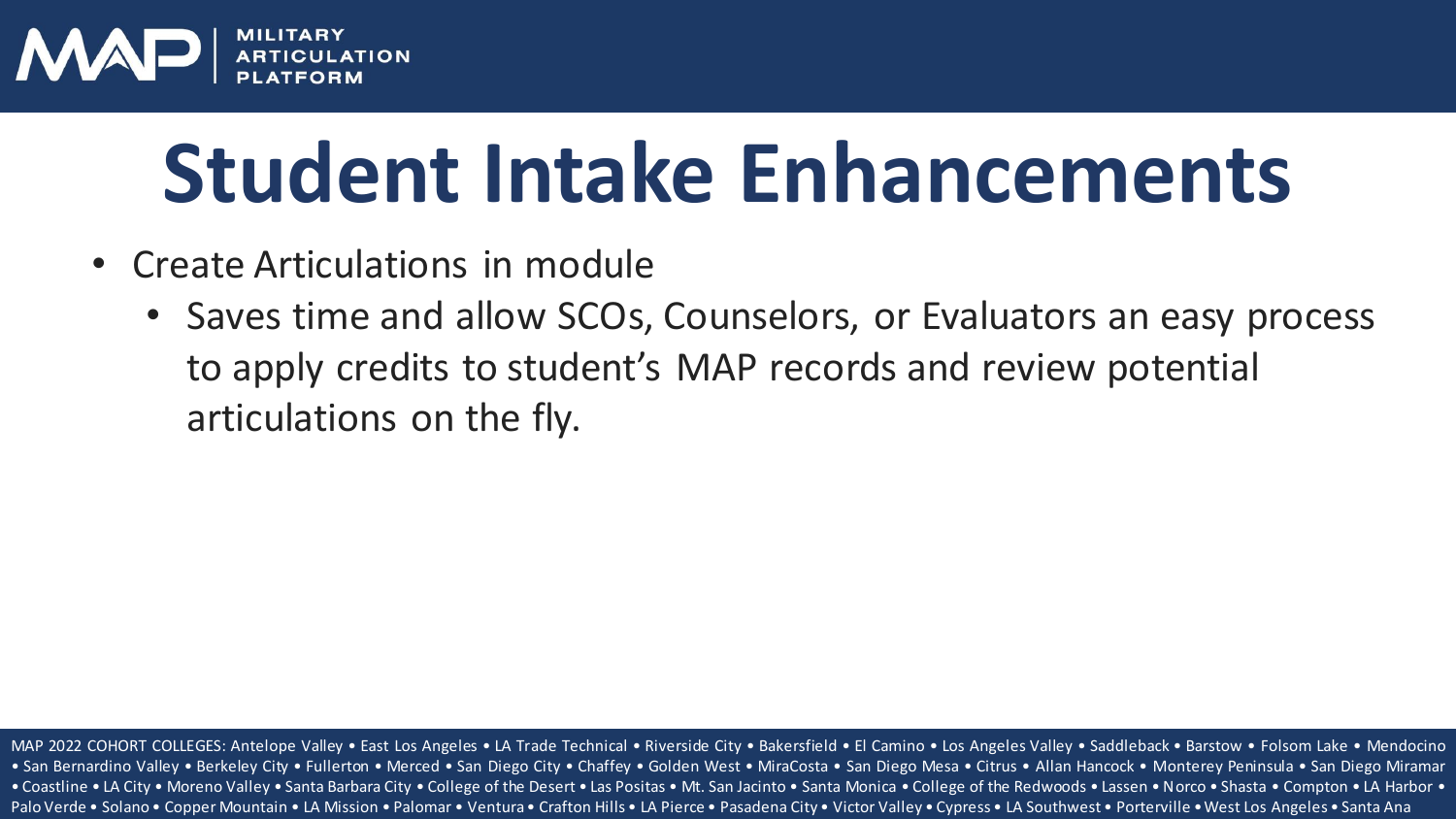

# **Veteran MAP Search Purpose**

- To provide service members of any status (veteran, active, reservist) the ability to view MAP colleges that offer college credits by inputting their military occupation (MOS, AFSC, or Rating) or ACE ID.
- Military students have the option to upload their Joint Services Transcript (JST) and obtain a report of eligible and potential credits.
- Allows current and potential students to contact their School Certifying Official to request a review of their MAP credits.
- Allows college personnel to respond to needs of regional veterans seeking access and CPL at their college.
- Allows student to see all available MAP credits in their region.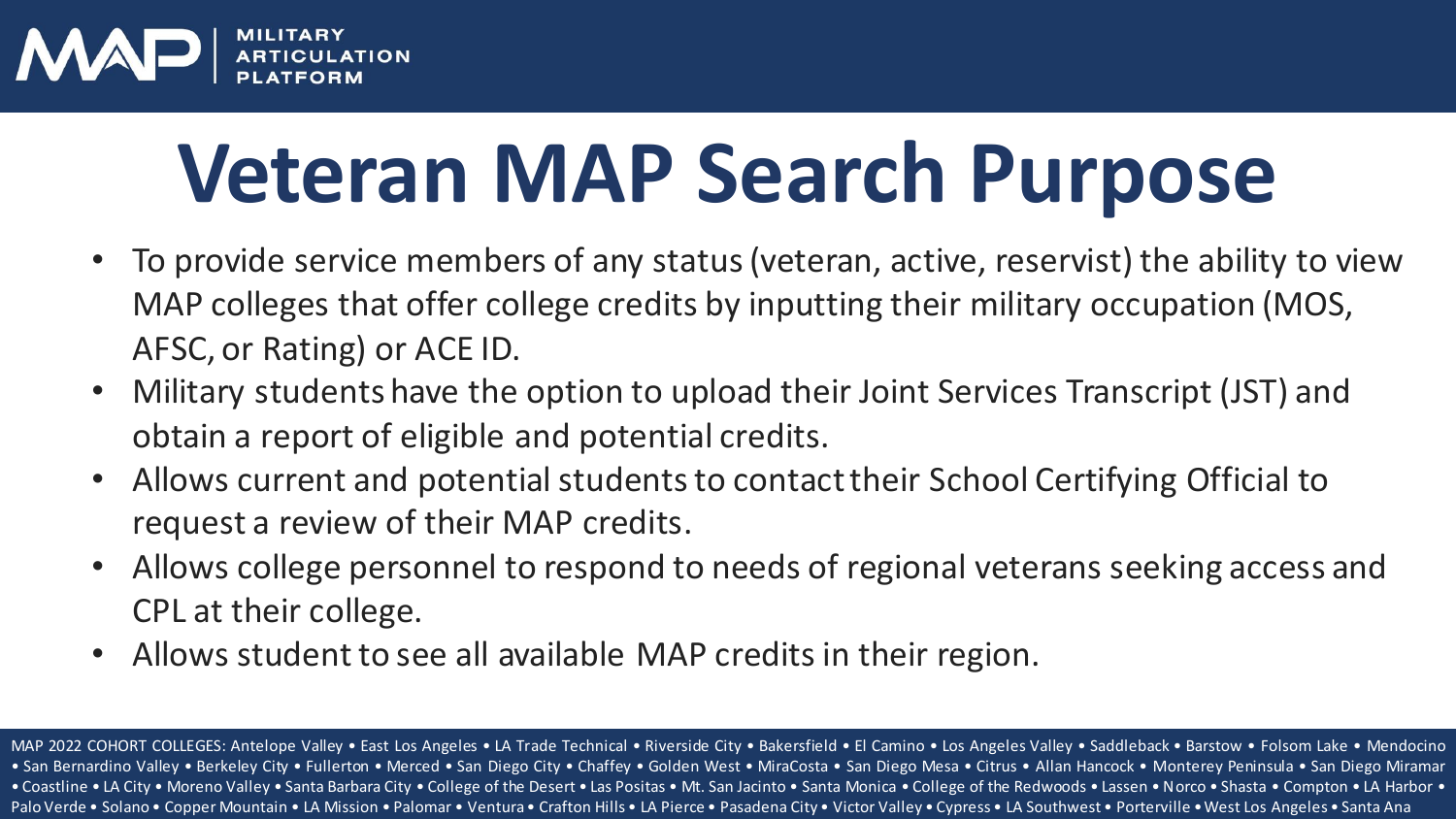

# **MAP Search Use**

- Colleges may choose to promote the MAP Search feature in order to attract new students to particular programs.
- Google Earth college and military base locations with integrated MAP credits and college profiles.
- Allow local recruiters to show new recruits the college credits they may qualify for based on their potential occupation.
- Allows Education Officers working with active duty military to show the college credits they may qualify for based on their potential occupation.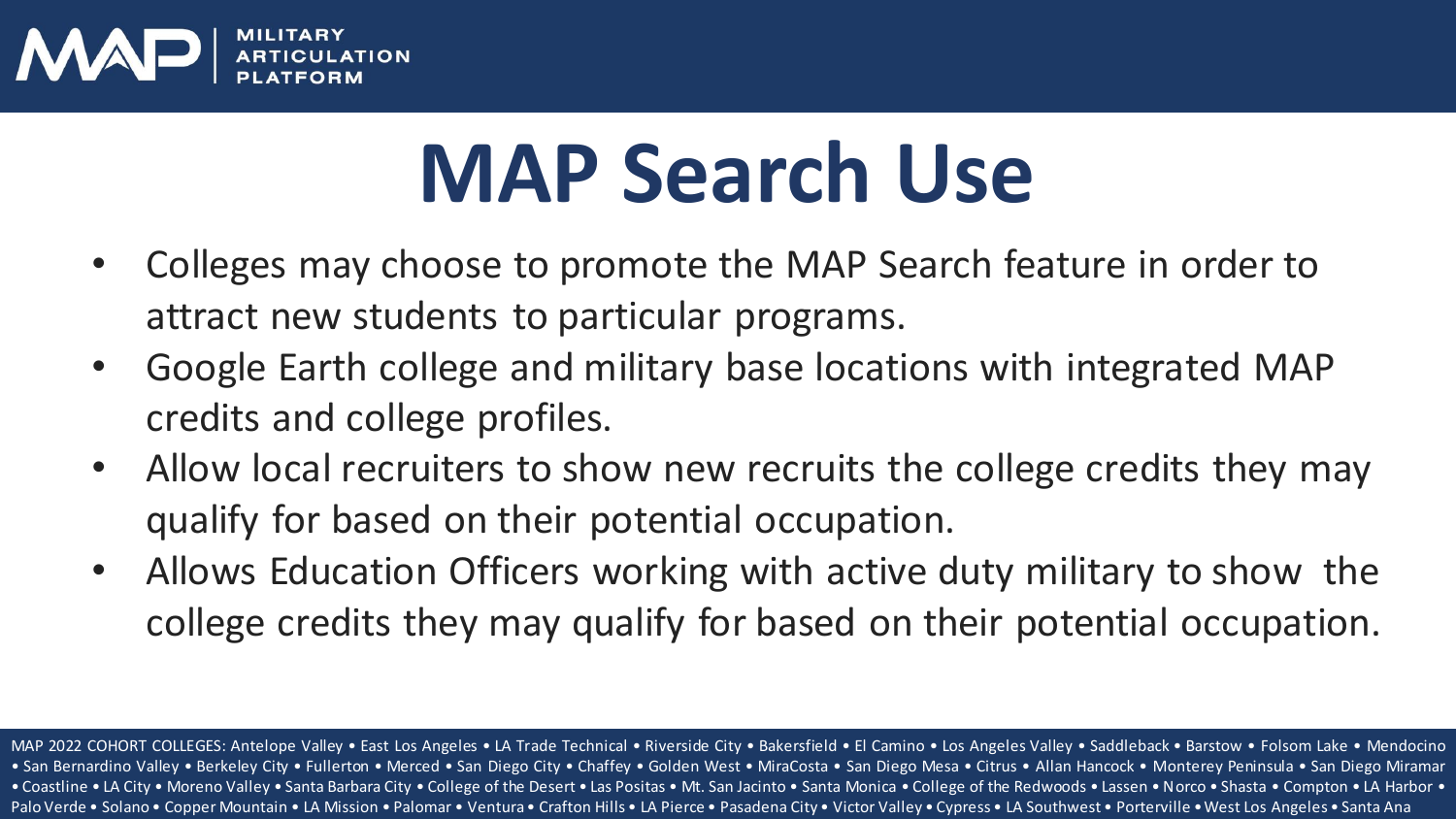

## **Upcoming MAP Search Enhancements**

- Show Credit Recommendations that have no articulations. This will help students and personnel focus on meeting student needs.
- Automatically attach student's Potential College Credit report when contacting SCO for review.
- Veteran outreach module will allow college personnel to do outreach to regional veterans and those who upload their JST into MAP.
- Simplified Student MAP Credit Report
- Colleges may choose to promote the MAP Search feature in order to attract new students to particular programs.
- Integrate in the MAP Outreach feature information pulled from the MAP Search feature (e.g., JST uploads and requests for appointment or review).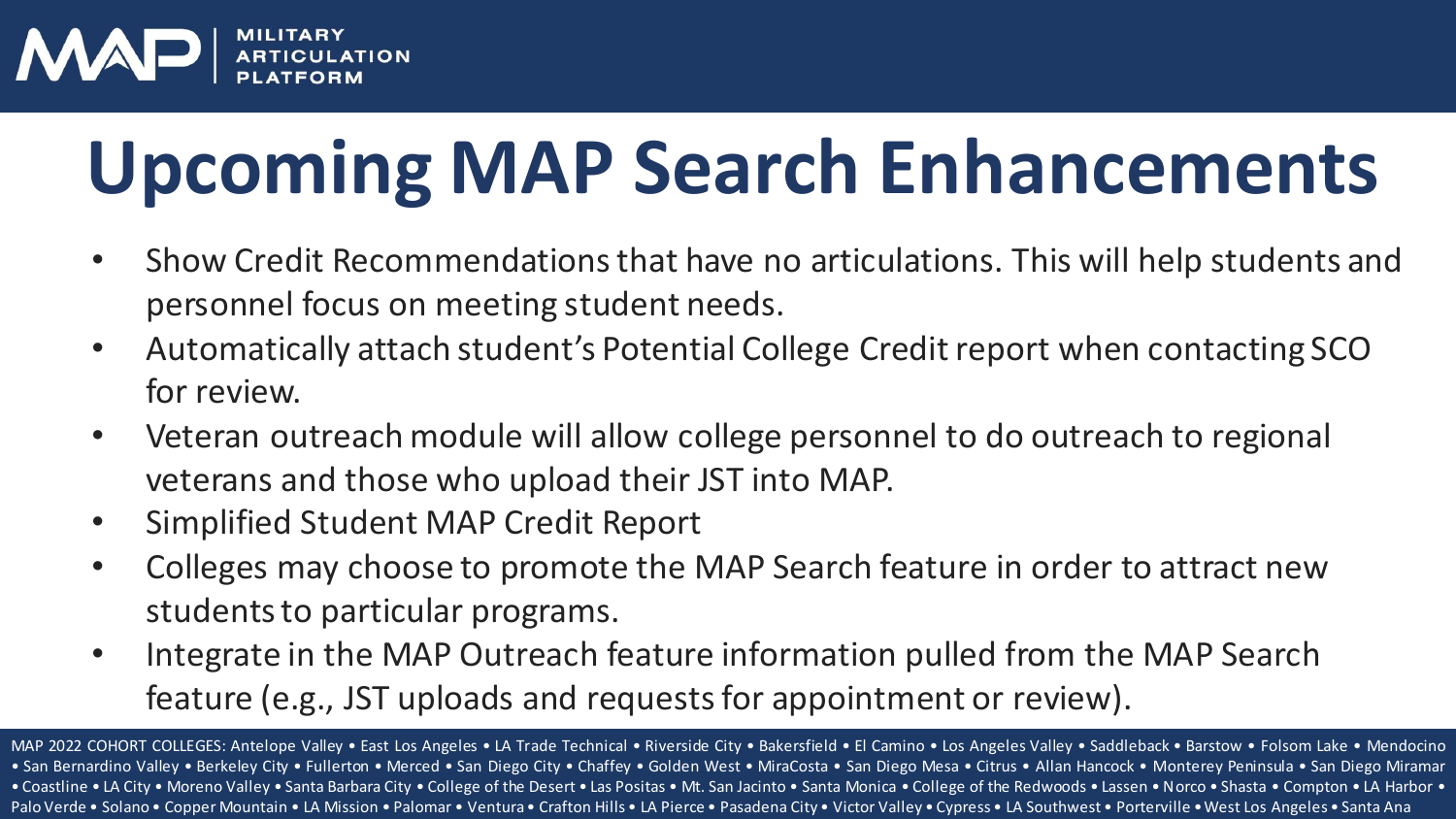

#### **California MAP Initiative Team Contacts**

**Calvin Klein Gloria, MAP Project Expert (calvin.gloria@norcocollege.edu) (951-218-6073)**

**Weston Kilbride, MAP Customer Success Manager (weston.kilbride@theinfotechpartners.com) Brook Goins, MAP Customer Success Manager (brook.goins@theinfotechpartners.com)**